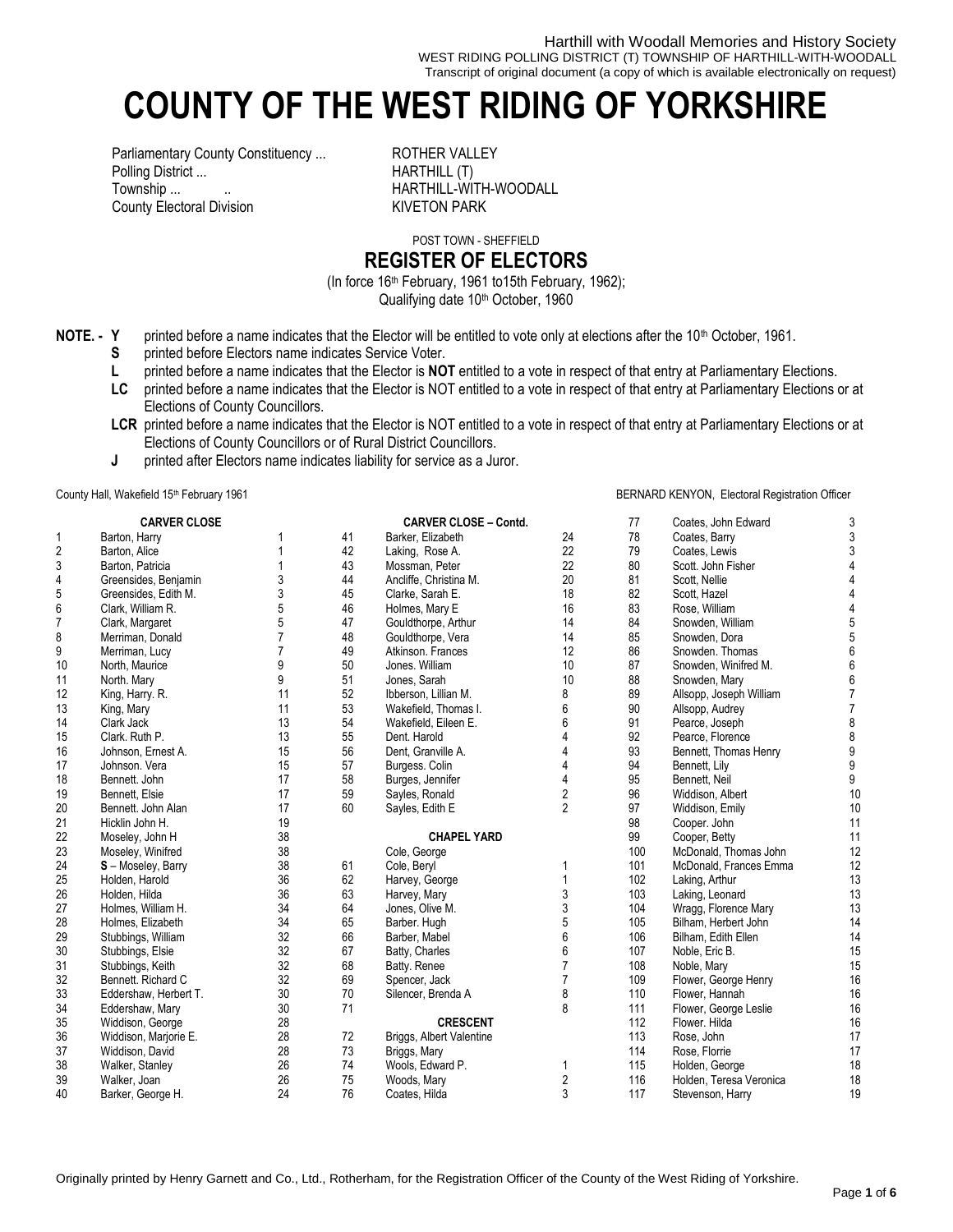#### Harthill with Woodall Memories and History Society WEST RIDING POLLING DISTRICT (T) TOWNSHIP OF HARTHILL-WITH-WOODALL Transcript of original document (a copy of which is available electronically on request)

|     | <b>CRESCENT Contd.</b>            |              |     | DE WARREN PLACE Contd.         |                |     | <b>DOCTOR LA</b>   |
|-----|-----------------------------------|--------------|-----|--------------------------------|----------------|-----|--------------------|
| 118 | Stevenson, Beatrice Sarah         | 19           | 183 | Tyas, Annie                    | 8              | 246 | Y - Rowland, Pati  |
| 119 | Deakin, Arthur                    | 20           | 184 | Dent, Colin                    | 6              | 247 | Storey, Charles E  |
| 120 | Deakin, Edith                     | 20           | 185 | Dent. Gladys                   | 6              | 248 | Downing, Lawren    |
| 121 | German, Samuel                    | 21           | 186 | Coulbeck, Raymond              | 4              | 249 | Downing, Evelyn    |
| 122 | German, George Samuel             | 21           | 187 | Coulbeck, Isabella             | 4              | 250 | Downing, Albert    |
| 123 | German, Florence Amy              | 21           | 188 | Weston, Thomas William         | $\sqrt{2}$     | 251 | Knight, Charles    |
| 124 | German, William Robert Henry      | 21           | 189 | Weston. Lily                   | $\overline{2}$ | 252 | Knight, Winifred A |
| 125 | Dodd, Cyril                       | 22           |     |                                |                |     |                    |
| 126 | Dodd. Doris                       | 22           |     | <b>DISHWELL LANE</b>           |                |     | <b>FIR\</b>        |
| 127 |                                   | 23           |     |                                |                |     |                    |
|     | Widdison, George Henry            |              | 190 | Bradshaw, John Willie          |                | 253 | Snowden, Walter    |
| 128 | Widdison. George Arthur           | 23           | 191 | Featherstone, Florence         |                | 254 | Snowden, Henrie    |
| 129 | Widdison, Geoffrey                | 24           |     | Yew Tree Cottage               |                | 255 | Snowden, Rita A.   |
| 130 | Weston, Walter                    | 24           | 192 | Featherstone, Lillian          |                | 256 | Ibberson, Christia |
| 131 | Weston Ada                        | 24           |     | Yew Tree Cottage               |                | 257 | Harrison, Ernest.  |
|     |                                   |              | 193 | Hydes, Cora Emma               |                | 258 | Harrison, Doreen   |
|     | DE SUTTON PLACE                   |              | 194 | Hydes, Emmi                    |                | 259 | Haydock, George    |
| 132 | Featherstone, Wallace             | 1            | 195 | Johnson, Fred Yew Tree Cottage |                | 260 | Evans, John Alwy   |
| 133 | Featherstone, Emily               | 1            | 196 | Johnson, Joan Yew Tree Cottage |                | 261 | Evans, Mabel       |
| 134 | Highfield, Eric                   | 3            | 197 | King, Kenneth D. Hunts Croft   |                | 262 | Laws, Albert       |
| 135 | Highfield, Grace E.               | 3            | 198 | King. Gertrude D. Hunts Croft  |                | 263 | Laws, Rose Miria   |
| 136 | Robinson, Leslie                  | 5            | 199 | Langsdale, Harry Hunts Croft   |                | 264 | Gafney, Joseph     |
| 137 | Robinson, Jean                    | 5            | 200 | Unwin, Edgar East View         |                | 265 | Staniland, Ellen O |
| 138 | Clarke, Alexander                 | 7            |     |                                |                | 266 | Staniland, Elizabe |
| 139 | Clarke, Thelma                    | 7            |     | <b>DOCTOR LANE</b>             |                | 267 | Allison, Walter    |
| 140 |                                   | 9            | 201 | Middleton. John William        | 1              | 268 | Bailey, George     |
|     | Widdison, Cyril                   |              |     |                                |                |     |                    |
| 141 | Widdison, Jean                    | 9            | 202 | Middleton, Celia May           | 1              | 269 | Walker. George     |
| 142 | Riley, Francis I.                 | 11           | 203 | Dixon. Gertrude Florence       | 3              | 270 | Storey, Sarah An   |
| 143 | Riley, Doris M.                   | 13           | 204 | Wragg. John Henry              | 5              | 271 | Bald, John         |
| 144 | Redfern, Harry                    | 13           | 205 | Wragg, Martha                  | 5              | 272 | Bald, Joseph       |
| 145 | Redfern, Ellen                    | 13           | 206 | Hopkinson, Rhoda               | 7              | 273 | Emery, William H   |
| 146 | <b>S</b> - Redfern, Michael David | 13           | 207 | Hopkinson, Nellie              | $\overline{7}$ | 274 | Emery, Veronica    |
| 147 | Wilson, Bernard W.                | 14           | 208 | Senior, Colin                  | 7              | 275 | Palmer, Ronald     |
| 148 | Wilson, Laura                     | 14           | 209 | Bateman, John                  | 9              | 276 | Palmer, Freda E.   |
| 149 | Wilson, John Walter               | 14           | 210 | Bateman. Evelyn Eliza          | 9              | 277 | Turner, Thomas I   |
| 150 | Wilson, Alan R.                   | 14           | 211 | V - Bateman, Jennifer Ann      | 9              | 278 | Turner, Ethel      |
| 151 | Wilson, Eileen Mary               | 14           | 212 | Brown, Len                     | 11             | 279 | Parkin, Leslie     |
| 152 | King, Samuel K.                   | 12           | 213 | Brown, Dorothy                 | 11             | 280 | Parkin, Margaret   |
| 153 | King, Lucy                        | 12           | 214 | Kemp, Arthur                   | 13             | 281 | Roulson, .Joseph   |
| 154 | Cowley, William                   | 10           | 215 | Kemp, Elizabeth                | 13             | 282 | Roulson, Vera      |
| 155 | Cowley, Florence M.               | 10           | 216 | Kemp, Fred                     | 15             | 283 | Rowbottom, Leor    |
|     |                                   | 8            | 217 |                                |                | 284 |                    |
| 156 | Richardson, Thomas                |              |     | Kemp, Anne                     | 15             |     | Rowbottom, Mart    |
| 157 | Richardson, Nellie                | 8            | 218 | German, Joseph William (Jnr.)  | 17             | 285 | Barlow, Hannah I   |
| 158 | Walker, George E.                 | 6            | 219 | German, Mary Elizabeth         | 17             | 286 | Barlow, John Edv   |
| 159 | Walker, Winifred R.               | 6            | 220 | German Joseph William          | 17             | 287 | Smith, Edwin       |
| 160 | Sampson. William                  | 4            | 221 | Shooter, Harry                 | 19             | 288 | Weston, Richard    |
| 161 | Sampson, Adeline M.               | 4            | 222 | Shooter, Ada M.                | 19             | 289 | Weston, Nellie     |
| 162 | Laws, Ernest                      | 2            | 223 | Rose, Ernest                   | 21             | 290 | Weston, Richard    |
| 163 | Laws, Sheila                      | $\mathbf{z}$ | 224 | Rose, Dorothy                  | 21             | 291 | Weston, George.    |
|     |                                   |              | 225 | Rose, Frederick E.             | 21             | 292 | Goj, Pawlo         |
|     | DE WARREN PLACE                   |              | 226 | Jenkinson, George Alfred - J   | 27             | 293 | Goj, Edith         |
| 164 | Dixon, Elijah                     | 1            | 227 | Jenkinson, Alice Emily         | 27             | 294 | Thorpe, Francis    |
| 165 | Dixon, Vera                       | 1            | 228 | Sauer, Lila                    | 27             | 295 | Thorpe, Nellie     |
| 166 | Pratt, Percy                      | 3            | 229 | Downing, Rollin                | 32             | 296 | Barlow, Harry      |
| 167 | Pratt, Hannah                     | 3            | 230 | Downing, Constance             | 32             | 297 | Wakefield, Ronal   |
| 168 | Pratt, Enid M                     | 3            | 231 | Downing. Morey                 | 32             | 298 | Wakefield, Molly   |
| 169 | Y - Pratt, Vincent Thomas         | 3            | 232 | Clayton, Gerald S.             | 28             | 299 | Allera, Natale     |
| 170 | Smith, John                       | 5            | 233 | Clayton, Gladys                | 28             | 300 | Allera, Phyllis    |
|     |                                   |              |     |                                |                |     |                    |
| 171 | Smith, Violet E. R.               | 5            | 234 | Bates, Flora28                 | 28             | 301 | Cowley, Albert     |
| 172 | Staniland, Joseph                 | 7            | 235 | Fidler, Arthur David           | 26             | 302 | Cowley. Sarah Ar   |
| 173 | Staniland, Eileen                 | 7            | 236 | Fidler, Valerie.               | 26             | 303 | Edgington, Gilber  |
| 174 | Jones, Colin                      | 16           | 237 | Rotchell, Ernest               | 24             | 304 | Edgington, Ivy     |
| 175 | Jones, Daisy                      | 16           | 238 | Rotchell, Betty                | 24             | 305 | Batty, John W.     |
| 176 | Allsopp, Dennis Timothy           | 14           | 239 | Riley, James William           | 22             | 306 | Batty, Ella F.     |
| 177 | Allsopp, Mavis Betty              | 14           | 240 | Riley, Elsie May               | 22             | 307 | Allsopp, Eanan     |
| 178 | Bennet, Roy                       | 12           | 241 | Guest, John Ernest             | 20             | 308 | Allsopp, Margare   |
| 179 | Bennet, Hazel                     | 12           | 242 | Guest, Jean                    | 20             | 309 | Cowley, William    |
| 180 | Hicklin, Jessie                   | 10           | 243 | Snell, Helena Annie            | 18             | 310 | Bentley, Edwin     |
|     |                                   |              |     |                                |                |     |                    |

|            | <b>CRESCENT Contd.</b>                      |                |            | DE WARREN PLACE Contd.                        |                |            | DOCTOR LANE-Contd.                 |       |
|------------|---------------------------------------------|----------------|------------|-----------------------------------------------|----------------|------------|------------------------------------|-------|
| 118        | Stevenson, Beatrice Sarah                   | 19<br>20       | 183        | Tyas, Annie                                   | 8<br>6         | 246<br>247 | Y - Rowland, Patricia              | 16    |
| 119        | Deakin, Arthur                              |                | 184        | Dent, Colin                                   |                |            | Storey, Charles E.                 |       |
| 120        | Deakin, Edith                               | 20<br>21       | 185        | Dent. Gladys                                  | 6              | 248        | Downing, Lawrence                  |       |
| 121        | German, Samuel<br>German, George Samuel     | 21             | 186<br>187 | Coulbeck, Raymond                             | 4<br>4         | 249<br>250 | Downing, Evelyn<br>Downing, Albert |       |
| 122<br>123 |                                             | 21             | 188        | Coulbeck, Isabella<br>Weston, Thomas William  | 2              | 251        | Knight, Charles                    |       |
|            | German, Florence Amy                        | 21             | 189        |                                               | $\overline{2}$ | 252        |                                    |       |
| 124<br>125 | German, William Robert Henry<br>Dodd, Cyril | 22             |            | Weston. Lily                                  |                |            | Knight, Winifred A.                |       |
|            | Dodd. Doris                                 | 22             |            |                                               |                |            |                                    |       |
| 126        | Widdison, George Henry                      | 23             | 190        | <b>DISHWELL LANE</b><br>Bradshaw, John Willie |                | 253        | <b>FIRVALE</b><br>Snowden, Walter  |       |
| 127<br>128 | Widdison. George Arthur                     | 23             | 191        | Featherstone, Florence                        |                | 254        | Snowden, Henrietta                 |       |
| 129        | Widdison, Geoffrey                          | 24             |            | Yew Tree Cottage                              |                | 255        | Snowden, Rita A.                   |       |
| 130        | Weston, Walter                              | 24             | 192        | Featherstone, Lillian                         |                | 256        | Ibberson, Christiana               |       |
| 131        | Weston Ada                                  | 24             |            | Yew Tree Cottage                              |                | 257        | Harrison, Ernest. Raymond          |       |
|            |                                             |                | 193        | Hydes, Cora Emma                              |                | 258        | Harrison, Doreen                   |       |
|            | <b>DE SUTTON PLACE</b>                      |                | 194        | Hydes, Emmi                                   |                | 259        | Haydock, George                    |       |
| 132        | Featherstone, Wallace                       | 1              | 195        | Johnson, Fred Yew Tree Cottage                |                | 260        | Evans, John Alwyn                  |       |
| 133        | Featherstone, Emily                         | 1              | 196        | Johnson, Joan Yew Tree Cottage                |                | 261        | Evans, Mabel                       |       |
| 134        | Highfield, Eric                             | 3              | 197        | King, Kenneth D. Hunts Croft                  |                | 262        | Laws, Albert                       |       |
| 135        | Highfield, Grace E.                         | 3              | 198        | King. Gertrude D. Hunts Croft                 |                | 263        | Laws, Rose Miriam                  |       |
| 136        | Robinson, Leslie                            | 5              | 199        | Langsdale, Harry Hunts Croft                  |                | 264        | Gafney, Joseph                     |       |
| 137        | Robinson, Jean                              | 5              | 200        | Unwin, Edgar East View                        |                | 265        | Staniland, Ellen G.                | 35    |
| 138        | Clarke, Alexander                           | 7              |            |                                               |                | 266        | Staniland, Elizabeth               | 35    |
| 139        | Clarke, Thelma                              | 7              |            | <b>DOCTOR LANE</b>                            |                | 267        | Allison, Walter                    |       |
| 140        | Widdison, Cyril                             | 9              | 201        | Middleton. John William                       | 1              | 268        | Bailey, George                     |       |
| 141        | Widdison, Jean                              | 9              | 202        | Middleton, Celia May                          | 1              | 269        | Walker. George                     | 47    |
| 142        | Riley, Francis I.                           | 11             | 203        | Dixon. Gertrude Florence                      | 3              | 270        | Storey, Sarah Anne                 | 51    |
| 143        | Riley, Doris M.                             | 13             | 204        | Wragg. John Henry                             | 5              | 271        | Bald, John                         | bk51  |
| 144        | Redfern, Harry                              | 13             | 205        | Wragg, Martha                                 | 5              | 272        | Bald, Joseph                       | bk 51 |
| 145        | Redfern, Ellen                              | 13             | 206        | Hopkinson, Rhoda                              | $\overline{7}$ | 273        | Emery, William H.                  | 53    |
| 146        | S-Redfern, Michael David                    | 13             | 207        | Hopkinson, Nellie                             | 7              | 274        | Emery, Veronica                    | 53    |
| 147        | Wilson, Bernard W.                          | 14             | 208        | Senior, Colin                                 | 7              | 275        | Palmer, Ronald                     | 55    |
| 148        | Wilson, Laura                               | 14             | 209        | Bateman, John                                 | 9              | 276        | Palmer, Freda E.                   | 55    |
| 149        | Wilson, John Walter                         | 14             | 210        | Bateman. Evelyn Eliza                         | 9              | 277        | Turner, Thomas Herbert             | 57    |
| 150        | Wilson, Alan R.                             | 14             | 211        | V - Bateman, Jennifer Ann                     | 9              | 278        | Turner, Ethel                      | 57    |
| 151        | Wilson, Eileen Mary                         | 14             | 212        | Brown, Len                                    | 11             | 279        | Parkin, Leslie                     | 59    |
| 152        | King, Samuel K.                             | 12             | 213        | Brown, Dorothy                                | 11             | 280        | Parkin, Margaret                   | 59    |
| 153        | King, Lucy                                  | 12             | 214        | Kemp, Arthur                                  | 13             | 281        | Roulson, .Joseph                   | 61    |
| 154        | Cowley, William                             | 10             | 215        | Kemp, Elizabeth                               | 13             | 282        | Roulson, . Vera                    | 61    |
| 155        | Cowley, Florence M.                         | 10             | 216        | Kemp, Fred                                    | 15             | 283        | Rowbottom, Leonard                 | 63    |
| 156        | Richardson, Thomas                          | 8              | 217        | Kemp, Anne                                    | 15             | 284        | Rowbottom, Martha                  | 63    |
| 157        | Richardson, Nellie                          | 8              | 218        | German, Joseph William (Jnr.)                 | 17             | 285        | Barlow, Hannah Mary                | 65    |
| 158        | Walker, George E.                           | 6              | 219        | German, Mary Elizabeth                        | 17             | 286        | Barlow, John Edward                | 65    |
| 159        | Walker, Winifred R.                         | 6              | 220        | German Joseph William                         | 17             | 287        | Smith, Edwin                       | 65    |
| 160        | Sampson. William                            | 4              | 221        | Shooter, Harry                                | 19             | 288        | Weston, Richard                    | 71    |
| 161        | Sampson, Adeline M.                         | 4              | 222        | Shooter, Ada M.                               | 19             | 289        | Weston, Nellie                     | 71    |
| 162        | Laws, Ernest                                | $\overline{2}$ | 223        | Rose, Ernest                                  | 21             | 290        | Weston, Richard E.                 | 71    |
| 163        | Laws, Sheila                                | 2              | 224        | Rose, Dorothy                                 | 21             | 291        | Weston, George A.                  | 71    |
|            |                                             |                | 225        | Rose, Frederick E.                            | 21             | 292        | Goj, Pawlo                         | 73    |
|            | DE WARREN PLACE                             |                | 226        | Jenkinson, George Alfred - J                  | 27             | 293        | Goj, Edith                         | 73    |
| 164        | Dixon, Elijah                               | 1              | 227        | Jenkinson, Alice Emily                        | 27             | 294        | Thorpe, Francis                    | 75    |
| 165        | Dixon, Vera                                 | 1              | 228        | Sauer, Lila                                   | 27             | 295        | Thorpe, Nellie                     | 75    |
| 166        | Pratt, Percy                                | 3              | 229        | Downing, Rollin                               | 32             | 296        | Barlow, Harry                      | 96    |
| 167        | Pratt, Hannah                               | 3              | 230        | Downing, Constance                            | 32             | 297        | Wakefield, Ronald                  | 94    |
| 168        | Pratt, Enid M                               | 3              | 231        | Downing. Morey                                | 32             | 298        | Wakefield, Molly                   | 94    |
| 169        | Y - Pratt, Vincent Thomas                   | 3              | 232        | Clayton, Gerald S.                            | 28             | 299        | Allera, Natale                     | 92    |
| 170        | Smith, John                                 | 5              | 233        | Clayton, Gladys                               | 28             | 300        | Allera, Phyllis                    | 92    |
| 171        | Smith, Violet E. R.                         | 5              | 234        | Bates, Flora28                                | 28             | 301        | Cowley, Albert                     | 90    |
| 172        | Staniland, Joseph                           | 7              | 235        | Fidler, Arthur David                          | 26             | 302        | Cowley. Sarah Ann                  | 90    |
| 173        | Staniland, Eileen                           | 7              | 236        | Fidler, Valerie.                              | 26             | 303        | Edgington, Gilbert Willows         | 90    |
| 174        | Jones, Colin                                | 16             | 237        | Rotchell, Ernest                              | 24             | 304        | Edgington, Ivy                     | 90    |
| 175        | Jones, Daisy                                | 16             | 238        | Rotchell, Betty                               | 24             | 305        | Batty, John W.                     | 88    |
| 176        | Allsopp, Dennis Timothy                     | 14             | 239        | Riley, James William                          | 22             | 306        | Batty, Ella F.                     | 88    |
| 177        | Allsopp, Mavis Betty                        | 14             | 240        | Riley, Elsie May                              | 22             | 307        | Allsopp, Eanan                     | 86    |
| 178        | Bennet, Roy                                 | 12             | 241        | Guest, John Ernest                            | 20             | 308        | Allsopp, Margaret E                | 86    |
| 179        | Bennet, Hazel                               | 12             | 242        | Guest, Jean                                   | 20             | 309        | Cowley, William                    | 84    |
| 180        | Hicklin, Jessie                             | 10             | 243        | Snell, Helena Annie                           | 18             | 310        | Bentley, Edwin                     | 82    |
| 181        | Hicklin, Margaret Gibson                    | 10             | 244        | Rowland, John                                 | 16             | 311        | Bentley. Florence                  | 82    |
| 182        | Tyas, Addy                                  | 8              | 245        | Rowland, Emily                                | 16             | 312        | Bradshaw, Paul                     | 82    |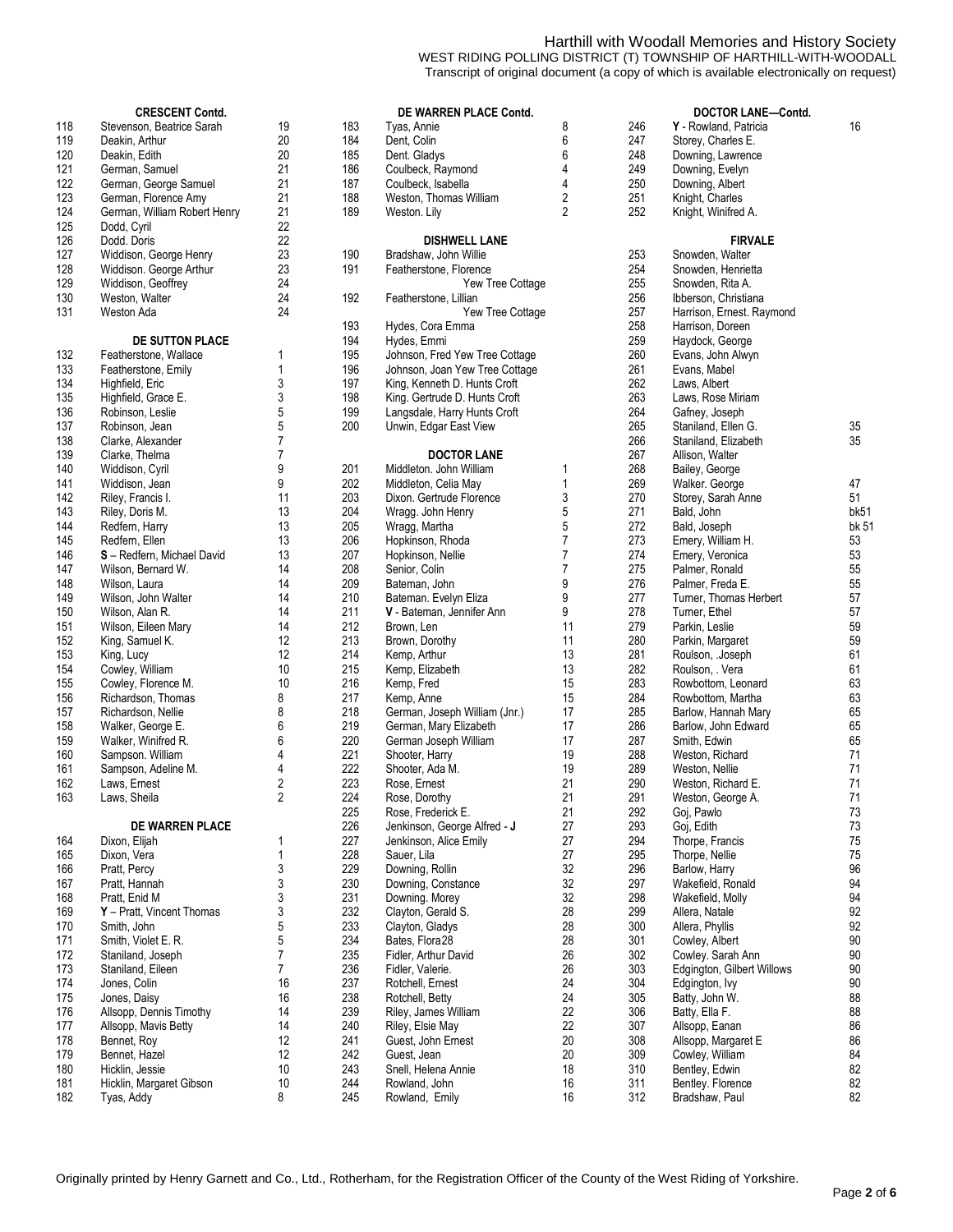## Harthill with Woodall Memories and History Society

WEST RIDING POLLING DISTRICT (T) TOWNSHIP OF HARTHILL-WITH-WOODALL Transcript of original document (a copy of which is available electronically on request)

|     | <b>FIRVALE Contd.</b>    |    |     | <b>HARD LANE</b>                  |   |     | <b>OSBORNE CROFT - Contd.</b> |                           |
|-----|--------------------------|----|-----|-----------------------------------|---|-----|-------------------------------|---------------------------|
| 313 | Adams, Albert            | 80 | 380 | King, Emma - Lynncroft Bungalow   |   | 431 | King, Barbara Elizabeth       | 7                         |
| 314 | Adams, Hilda             | 80 | 381 | King, Ernest Richard              |   | 432 | Moody, Albert                 | 8                         |
| 315 | Robinson, Albert         | 78 |     | Lynncroft Bungalow                |   | 433 | Moody. Edna                   | 8                         |
| 316 | Robinson, Alice          | 78 | 382 | King, Fanny Martha Saxton         |   |     |                               |                           |
| 317 | Booth, Joseph H.         | 76 |     | Lynncroft Bungalow                |   |     | <b>PACKMAN LANE</b>           |                           |
| 318 | Booth, Florence E.       | 76 | 383 | King, Frank Raymond- J            |   | 434 | Wilks, Kathleen Margaret      |                           |
| 319 | Wilks, George H.         | 74 |     | Lynncroft                         |   |     | Loscar Farm                   |                           |
| 320 | Wilks, Avis              | 74 | 384 | King, Mary - Lynncroft            |   | 435 | Wilks, Henry Wilson - J       |                           |
| 321 | Bateman, Edgar           | 72 | 385 | Stewart, Hubert - Field House     |   |     | Loscar Farm                   |                           |
| 322 | Bateman, Hilda           | 72 | 386 | Stewart, Iona - Field House       |   |     |                               |                           |
| 323 | Sidaway, William         | 70 |     |                                   |   |     | <b>PRYOR MEDE</b>             |                           |
| 324 | Sidaway, Mary L. M.      | 70 |     | <b>HARTHILL FIELD ROAD</b>        |   | 436 | Lawson. Dennis W.             | 1                         |
| 325 | Barlow, John Edward      | 68 | 387 | Atmore, Roy - Grange Farm         |   | 437 | Lawson, Alice                 | 1                         |
| 326 | Barlow, Sarah Jane       | 68 | 388 | Atmore. Florence - Grange Farm    |   | 439 | Pashley, Ivor                 | 3                         |
| 327 | Widdison, Charles        | 66 |     |                                   |   | 439 | Pashley, Margariute           | $\ensuremath{\mathsf{3}}$ |
| 328 | Widdison, Evelyn         | 66 |     | <b>HEWITT PLACE</b>               |   | 440 | Smedley, David Royce          | $\sqrt{5}$                |
| 329 | Barlow, Jesse            | 64 | 389 | Richards, Frances Harriet         | 1 | 441 | Smedley, Audrey               | $\mathbf 5$               |
| 330 | Barlow, Mavis, M.        | 64 | 390 | Snowden, Sarah                    | 2 | 442 | Howdle, Albert H.             | $\overline{7}$            |
| 331 | Batty, Derek             | 62 | 391 | Atkin, Jessie                     | 3 | 443 | Howdle, Dorothy M.            | $\boldsymbol{7}$          |
| 312 | Batty, Vera              | 62 | 392 | Walker, William                   | 4 | 444 | Fletcher, Clifford            | 9                         |
| 333 | Haigh, Alwyn R           | 60 | 393 | Walker. Beatrice Emily            | 4 | 445 | Fletcher, Doreen E.           | 9                         |
| 334 | Haigh, Bessie            | 60 | 394 | Allsopp, Frances                  | 5 | 446 | Ward, Granville J.            | 11                        |
| 335 | Alder, Ronald F.         | 58 | 395 | Allsopp, Mark                     | 6 | 447 | Ward, Gladys M.               | 11                        |
| 336 | Alder, Sheila            | 58 | 396 | Swain, Joe G.                     | 7 | 448 | Lancashire, Ernest W.-J       | 13                        |
| 337 | Lane, Horace             | 56 | 397 | Swain, Zillah                     | 7 | 449 | Lancashire, June J.           | 13                        |
| 338 | Lane, Alice              | 56 | 398 | Matthews, Eric                    | 8 | 450 | Cousins, Douglas '--J         | 15                        |
| 339 | Riding, Rennie           | 54 | 399 | Matthews, June                    | 8 | 451 | Cousins, Eileen               | 15                        |
| 340 | Riding, Margaret J.      | 54 |     |                                   |   | 452 | Ford, Ernest                  | 21                        |
| 341 | Dailey, David Thomas     | 52 |     | <b>JACKYS LANE</b>                |   | 453 | Ford, Lilian                  | 21                        |
| 342 | Marshall, William        | 50 | 400 | Creasey, Annie - Inveresk         |   | 454 | Dent, Raymond                 | 31                        |
| 343 | Marshall, Mary           | 50 | 401 | Creasey, Arthur Sydney - Inveresk |   | 455 | Dent, Margery                 | 31                        |
| 344 | Bilham, Horace           | 48 | 402 | Smith, Douglas T - Fairfield      |   | 456 | Laking, Sidney                | 33                        |
| 345 | Bilham, Florence         | 48 | 403 | Smith, Mona - Fairfield           |   | 457 | Laking, Eva                   | 33                        |
| 346 | Evans. Bettie            | 46 | 404 | Y - Smith, Colin - Fairfield      |   | 458 | Y - Laking, Arthur            | 33                        |
| 347 | Matthews, Charles        | 44 | 405 | Storey. Benjamin                  |   | 459 | McDowell, William J.          | 35                        |
| 348 | Matthews, Alice          | 44 |     | Spence Cottage                    |   | 460 | McDowell, Ruby                | 35                        |
| 349 | Mellish, Wilfred         | 42 | 406 | Storey, Hilda - Spence Cottage    |   | 461 | Mangham, George Graham        | $37\,$                    |
| 350 | Mellish, Nora            | 42 | 407 | Ward. Francis John                |   | 462 | Mangham, Grace                | $37\,$                    |
| 351 | Twibell, Arthur          | 40 |     | Spence Cottage                    |   | 463 | Massey, John                  | 39                        |
| 352 | Twibell. Nellie          | 40 | 408 | Ward, Henry - Spence Cottage      |   | 464 | Massey, Hilda Mary            | 39                        |
| 353 | Twibell, John            | 38 | 409 | Ward, Lilian - Spence Cottage     |   | 465 | Robinson, May                 | 41                        |
| 354 | Twibell, Daisy B.        | 38 | 410 | Ward, Mary - Spence Cottage       |   | 466 | Robinson, George Albert       | 41                        |
| 355 | Cowley, Lilian Anne      | 34 |     |                                   |   | 467 | Robinson, Joan                | 41                        |
| 356 | Wainscoat, James William | 32 |     | <b>KIVETON PARK STATION</b>       |   | 468 | Robinson, Harry               | 41                        |
| 357 | Wainscoat, Florence Mary | 32 | 411 | Booler, Joseph - Grangefield      |   | 469 | Hall, Sidney                  | 43                        |
| 358 | McBeth, Jessie           | 30 | 412 | Booler, Doris - Grangefield       |   | 470 | Hall, Doreen                  | 43                        |
| 359 | Woodall, John            | 28 |     |                                   |   | 471 | Sensicall, Charles Robert     | 45                        |
| 360 | Lawson, Beatrice         | 28 |     | <b>KYE LANE</b>                   |   | 472 | Sensicall, Laura              | 45                        |
| 361 | Lawson, John             | 28 | 413 | Hale, Jack - J                    |   | 473 | Cape, Cecil                   | 47                        |
| 362 | Minty, Edward John       | 26 | 414 | Hale, Lottie                      |   | 474 | Cape, Phyllis                 | 47                        |
| 363 | Hurt. Herbert            | 24 |     |                                   |   | 475 | Sayles, Edward                | 49                        |
| 364 | Hurt. Elsie              | 24 |     | <b>OSBORNE CROFT</b>              |   | 476 | Sayles, Elsie                 | 49                        |
| 365 | Ritchie, Albert Edward   | 22 | 415 | Walker, Joseph                    | 1 | 477 | Bateman, John                 | 51                        |
| 366 | Ritchie. Hilda           | 22 | 416 | Walker, Agnes Joan                |   | 478 | Bateman, Beatrice             | 51                        |
| 367 | Woodhead, Kenneth G.     | 20 | 417 | Barlow, Robert Henry              | 2 | 479 | Ward. Frederick               | 53                        |
| 368 | Woodhead, Joan           | 20 | 418 | Barlow. Nettie Gwendoline         | 2 | 480 | Ward, Dorothy                 | 53                        |
| 369 | Hopkinson Kenneth        | 18 | 419 | Barlow, Jeffrey                   | 2 | 481 | Jones, Sarah A                | 55                        |
| 370 | Hopkinson. Margaret      | 18 | 420 | Rose, John H.                     | 3 | 482 | Blackburn, Arthur             | 55                        |
| 371 | Holmes, Joseph           | 16 | 421 | Rose, Phyllis M.                  | 3 | 483 | Bennett, William              | 57                        |
| 372 | Atkin, Ruby              | 16 | 422 | Rose, Joseph R. W.                | 3 | 484 | Bennett. Elizabeth            | 57                        |
| 373 | Snowden, Henry           | 14 | 423 | Meek, George Robert               | 4 | 485 | Wood, Philip                  | $72\,$                    |
| 374 | Snowden, Olive           | 14 | 424 | Meek, Kate Ivy                    | 4 | 486 | Wood, Edith                   | 72                        |
| 375 | Snowden, Thomas          | 14 | 425 | Cole, Frederick W.                | 5 | 487 | Bennett, Ethel                | 72                        |
| 376 | Hallam, Albert           | 12 | 426 | Cole, Lily                        | 5 | 488 | Harrison, John                | 70                        |
| 377 | Hallam, Dora E.          | 12 | 427 | Clarke, John William              | 6 | 489 | Harrison, Olga M.             | 70                        |
| 378 | Smith, George            | 10 | 428 | Clarke, Eileen Patricia           | 6 | 490 | Jones, Violet                 | 68                        |
| 379 | Smith, Sylvia            | 10 | 429 | Horsley, Emma                     | 6 | 491 | Hicklin, George               | 66                        |
|     |                          |    | 430 | King, Jack                        | 7 | 492 | Hicklin, Annie E              | 66                        |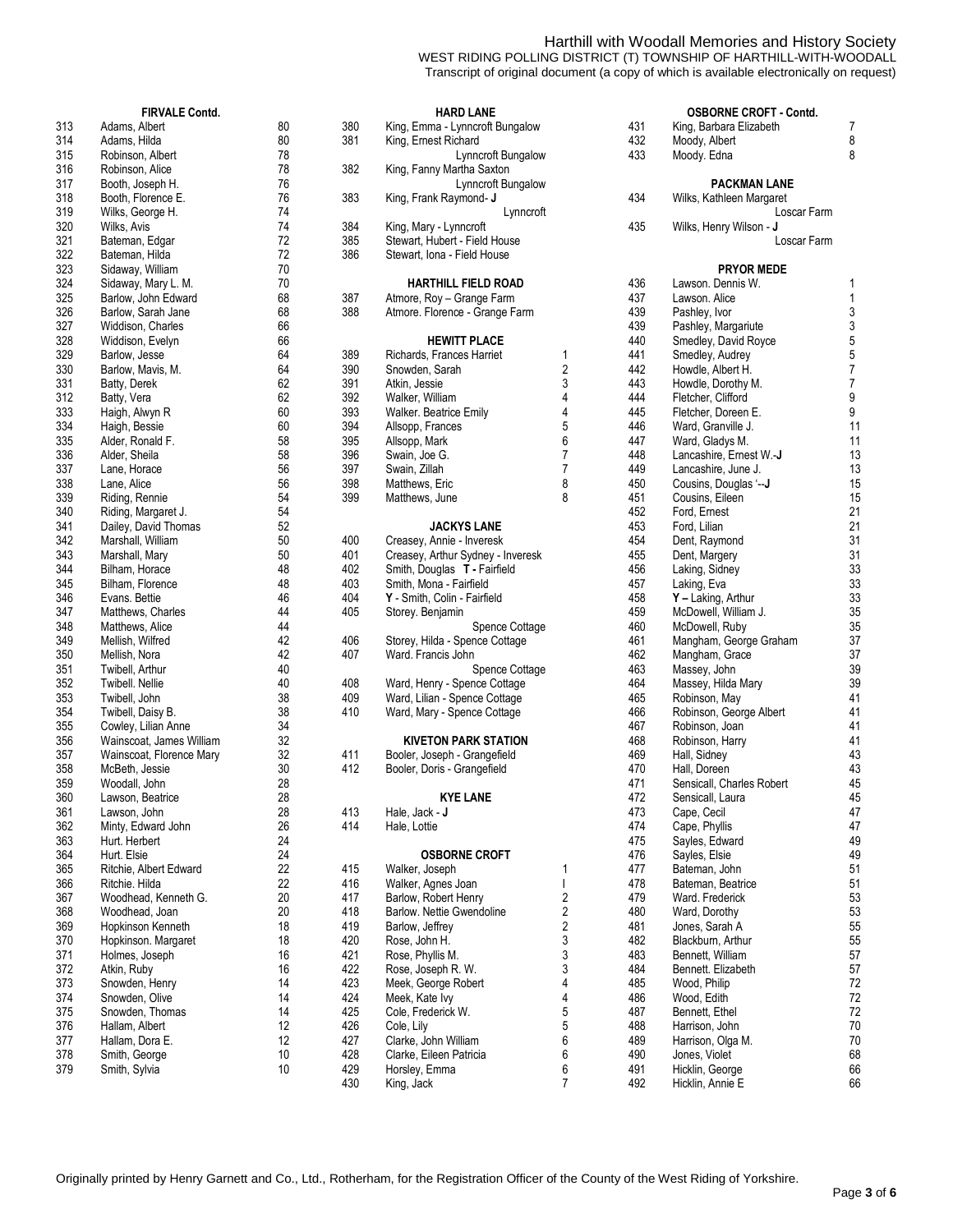### Harthill with Woodall Memories and History Society WEST RIDING POLLING DISTRICT (T) TOWNSHIP OF HARTHILL-WITH-WOODALL Transcript of original document (a copy of which is available electronically on request)

|     | PRYOR MEDE - Contd.          |                |     | <b>SERLBY LANE</b>             |                | SERLBY LANE Contd. |                                 |                   |                  |
|-----|------------------------------|----------------|-----|--------------------------------|----------------|--------------------|---------------------------------|-------------------|------------------|
| 493 | Hicklin, William             | 66             | 558 | Wainscoat, Arthur              | 1              | 627                | Townsend, Hilda                 |                   | 91               |
| 494 | Holden, Harold               | 64             | 559 | Webb, Susanna                  | 1              | 628                | Staley, Francis                 |                   | 95               |
| 495 | Holden, Alice                | 64             | 560 | Stewardson, Horace             | 7              | 629                | Staley. Nellie                  |                   | 95               |
| 496 | Clark, Ernest H.             | 62             | 561 | Stewardson, Edith Mary         | $\overline{7}$ | 630                | Wilkinson. Joseph               | <b>Hill Crest</b> |                  |
| 497 | Clark, Emma                  | 62             | 562 | Taylor, Harry                  | 9              | 631                | Wilkinson, Doris                | <b>Hill Crest</b> |                  |
| 498 | Turner, Gertrude             | 60             | 563 | Taylor, Alexandra Ottoline     | 9              | 632                | Bilham, Florence                |                   | 62               |
| 499 | S - Turner, Stanley          | 60             | 564 | S - Taylor, William Aubrey     | 9              | 633                | Drabble, Mary Anne              |                   | 62               |
| 500 | Shaw, James W.               | 58             | 565 | Smith, Percival Edgar          | 11             | 634                | Snowden, George                 |                   | 60               |
| 501 | Shipstone, Joseph            |                | 566 | Smith, Sybil Marjorie          | 11             | 615                | Snowden, Alice                  |                   | 60               |
|     | Caravan                      |                | 567 | Adams, Ronald                  | 19             | 636                | Risdale, William E.             |                   | 58               |
| 502 | Dix, Frank - J<br>Ponds Farm | 48             | 565 | Adams, Barbara                 | 19             | 637                | Risdale, Minnie V.              |                   | 58               |
| 503 | Dix, Betty<br>Ponds Farm     | 48             | 569 | Bayliss, William Thomas        | 21             | 638                | Bagshaw, Kenneth A.             |                   | 58               |
| 504 | Howe, Clifford H             | 46             | 570 | Bayliss, Lucy                  | 21             | 639                | Laking, Fred                    |                   | 56               |
| 505 | Howe, Margaret K.            | 46             | 571 | Peat, Bertie                   | 23             | 640                | Laking, Ethel Amy               |                   | 56               |
| 506 | Howe, Eric M.                | 46             | 572 | Peat, Mary                     | 23             | 641                | Unwin, Walter                   |                   | 54               |
| 507 | Howe. Kathleen M.            | 46             | 573 | Bryan, Austin - <b>J</b>       | 25             | 642                | Unwin, Edna May                 |                   | 54               |
| 508 |                              | 44             | 574 |                                | 25             | 643                |                                 |                   | 52               |
|     | Clarke. George               |                | 575 | Bryan, Edna M,                 | 27             |                    | Walker, John W.                 |                   | 52               |
| 509 | Clarke. Audrey F.            | 44             |     | Bilham, Francis - J            |                | 644                | Walker, Annie                   |                   |                  |
| 510 | Mozley, Albert               | 42             | 576 | Bilham, Janet                  | 27             | 645                | Hughes, Norman                  |                   | $50\,$           |
| 511 | Mozley, Phyllis              | 42             | 577 | Gardner, Frank - J             | 29             | 646                | Hughes, Betty                   |                   | $50\,$           |
| 512 | Coarse, Albert R.            | 42             | 578 | Gardner, Annie Elizabeth       | 29             | 647                | Hollis, Walter G.               |                   | 48               |
| 513 | Coarse, Sylvia               | 42             | 579 | Mee. Thomas                    | 29             | 648                | Hollis, Margaret                |                   | 48               |
| 514 | Woodhead, Lawrence           | 40             | 580 | Mee, Joyce                     | 29             | 649                | Breeze, Jabez                   |                   | 46               |
| 515 | Woodhead, Bessie             | 40             | 581 | Rotherforth, Lily              | 61             | 650                | Breeze. Phyllis                 |                   | 46               |
| 516 | Bradley, Horace              | 38             | 562 | Rotherforth, Lilian            | 61             | 651                | Clarkson, Harold                |                   | 44               |
| 517 | Bradley. Myrtle Amy          | 38             | 583 | Hall, Frederick                | 63             | 652                | Clarkson, Dorothy M.            |                   | 44               |
| 518 | Abson, John                  | 36             | 584 | Hall, Maurice                  | 63             | 653                | S-Clarkson, Leslie              |                   | 44               |
| 519 | Abson, Elsie M.              | 36             | 585 | Walker. Dennis                 | 63             | 654                | Cawthra, Peter                  |                   | 42               |
| 520 | Keep, Horace H.              | 34             | 586 | Walker. Hilda Annie            | 63             | 655                | Cawthra, Daphne                 |                   | 42               |
| 521 | Keep, Audrey L               | 34             | 587 | Storey, George William         | 65             | 656                | Swain, John Gilbert             |                   | $40\,$           |
| 522 | Moorhouse, Peter L           | 34             | 588 | Storey, Irene Lilian           | 65             | 657                | Swain, Evelyn                   |                   | $40\,$           |
| 523 | Moorhouse, Maureen M.        | 34             | 589 | Storey, Morris                 | 65             | 658                | Chambers, Samuel                |                   | 38               |
| 524 | Gardner,. Norman             | 32             | 590 | Storey, Margaret M.            | 65             | 659                | Chambers. Florence Eileen       |                   | 38               |
| 525 | Gardner, Beryl Severn        | 32             | 591 | Peat, Wright                   | 67             | 660                | <b>Chambers. Samuel Charles</b> |                   | 38               |
| 526 | Martin, William              | 30             | 592 | Peat, Elizabeth                | 67             | 661                | Shimwell, Samuel Edward         |                   | 36               |
| 527 | Martin, Beatrice May         | 30             | 593 | S-Watson, Ronald Terence       | 67             | 662                | Shimwell, Phyllis               |                   | 36               |
| 528 | Reid, Elizabeth              | 28             | 594 | V - - Watson, Hazel            | 67             | 663                | Cowley, Leonard                 |                   | 34               |
| 329 | Reid, John                   | 28             | 595 | Hollis, Arthur Godfrey         | 69             | 664                | Cowley, Ivy                     |                   | 34               |
| 530 | Marshall, Albert Edward      | 26             | 596 | Leary, Brian                   | 69             | 665                | Cowley, Evelyn                  |                   | 34               |
| 531 | Marshall, Alice              | 26             | 597 | Leary, Bessie                  | 69             | 666                | Y - Cowley, Keith               |                   | 34               |
| 532 | Bradshaw, Harry              | 24             | 598 | Snowden, Joseph                | 71             | 667                | Alsopp. Kate Emmeline           |                   | 32               |
| 533 | Bradshaw, Dora               | 24             | 599 | Snowden, May                   | 71             | 668                | Allsopp, Harold George          |                   | 32               |
| 534 | Kirkby, Roland               | 22             | 600 | Snowden, John                  | 71             | 669                | Hicklin, Charles                |                   | $30\,$           |
| 535 |                              | 22             | 601 | Snowden, Elizabeth Ann         | 71             | 670                |                                 |                   | 30               |
|     | Kirkby, Alice                |                | 602 |                                | 73             | 671                | Hicklin, Nellie Barham          |                   |                  |
| 536 | Brown, Roy                   | 22             |     | Noble, Willis                  |                |                    | Hagin, Baden - J                |                   | 28               |
| 537 | Hydes, Willis (Jnr)          | 20             | 604 | Noble, Doris                   | 73             | 672                | Hagin. Olive                    |                   | 28               |
| 538 | Hydes, Anne                  | 20             | 604 | Parker, Jean M.                | 73             | 673                | Bown, William                   |                   | 26               |
| 539 | Hydes, Willis                | 20             | 605 | Parker, William E.             | 73             | 674                | Bown, Jane                      |                   | 26               |
| 540 | Jones, Gilbert               | 18             | 606 | Hutchinson, William            | 75             | 675                | Wigmore, Arthur John            |                   | 24               |
| 541 | Jones, Ada                   | 18             | 607 | Hutchinson, Florence Elizabeth | 75             | 676                | Wigmore. Margaret Jane          |                   | 24               |
| 542 | Tristram, Norman             | 16             | 608 | Hutchinson, , Annie            | 75             | 677                | Brady, Edward Henry - J         |                   | 10               |
| 543 | Tristram,. Lavinia M.        | 16             | 609 | Rose, Harold Waring            | 77             | 678                | Brady. Lilian                   |                   | 10               |
| 544 | Morley. Denis                | 14             | 610 | Rose, Winifred                 | 77             |                    |                                 |                   |                  |
| 545 | Morley. Annie                | 14             | 611 | Atkin, Ronald                  | 79             |                    | <b>THORPE ROAD</b>              |                   |                  |
| 546 | Evans, Amold                 | 12             | 612 | Atkin' Elizabeth               | 79             | 679                | Bentley. George - J             |                   | 1                |
| 547 | Evans, June                  | 12             | 613 | Atkin, Eric                    | 79             | 680                | Bentley, Avis J.                |                   | 1                |
| 548 | Walker, Ernest               | 10             | 614 | .Atkin, Keith                  | 79             | 681                | Woodward, Avis R                |                   | $\mathbf{1}$     |
| 549 | Walker, Margaret             | 10             | 615 | Akin, Cyril Ernest             | 81             | 682                | Frow, Mary G.                   |                   | 3                |
| 550 | Melbourne, James             | 8              | 616 | Atkin, Ella                    | 81             | 683                | Featherstone, John - J          |                   | 5                |
| 551 | Melbourne. Dorothy           | 8              | 617 | Guest, Albert Raymond          | 83             | 684                | Featherstone, Nellie            |                   | 5                |
| 552 | Wragg, Arthur I.             | 6              | 618 | Guest, Elsie                   | 83             | 685                | Headworth, Emma Louisa          |                   | $\overline{7}$   |
| 553 | Wragg, Teodora               | 6              | 619 | Bass, George                   | 85             | 686                | Headworth, Frances Miriam       |                   | $\boldsymbol{7}$ |
| 554 | Hollis, Joseph A.            | 4              | 620 | Bass, Rose                     | 85             | 637                | Gurrmer, William H.             |                   | 9                |
| 555 | Hollis, Mona                 | 4              | 621 | Walker, Howard                 | 85             | 683                | Gummer, Cecelia J. P.           |                   | 9                |
| 556 | Hollis, William              | 2              | 622 | Matthews, George Edward        | 87             | 689                | Bilham, Sidney P.               |                   | 15               |
| 557 | Hollis, Maise                | $\overline{2}$ | 623 | Mathews, Mary Emma             | 87             | 690                | Bilham, Kathleen                |                   | 15               |
|     |                              |                | 624 | Bacon, Colin                   | 87             | 691                | Bilham, Patricia M.             |                   | 15               |
|     |                              |                | 625 | Smith, Florence Mary           | 89             | 692                | Peat, Eli                       |                   | 17               |
|     |                              |                | 626 |                                | 91             | 693                |                                 |                   | 17               |
|     |                              |                |     | Townsend George Stanley        |                |                    | Peat, Clara                     |                   |                  |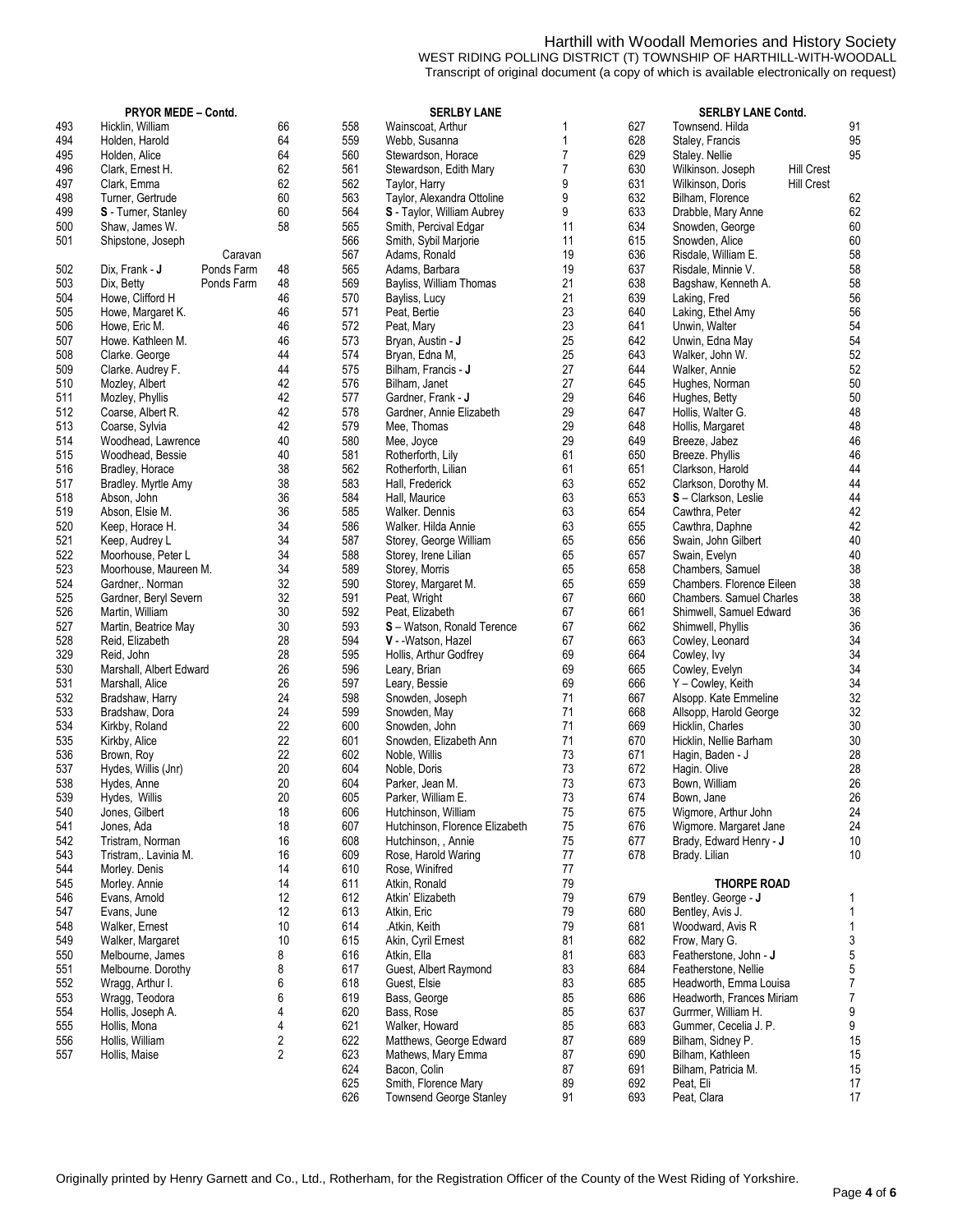## Harthill with Woodall Memories and History Society

WEST RIDING POLLING DISTRICT (T) TOWNSHIP OF HARTHILL-WITH-WOODALL Transcript of original document (a copy of which is available electronically on request)

| 694 | Peat, Clara (Jnr.)            | 17  | <b>UNION STREET Contd.</b>                   |
|-----|-------------------------------|-----|----------------------------------------------|
| 695 | Vergette, Frances M.          | 19  | 750<br>78<br>Weyman, Derek                   |
| 696 | Pearce, Joseph - J            | 21  | 751<br>78<br>Weyman, Kathleen                |
| 697 | Pearce, Doris                 | 21  | 76<br>752<br>Weston, May                     |
| 698 | Taylor, Harold Marshall       | 23  | 74<br>751<br>Wainscoat, Francis John         |
| 699 | Taylor, Norah Mary            | 23  | 754<br>74<br>Wainscoat, Doris Mary           |
| 700 | Castledine, Walter Cecil      | 25  | 755<br>74<br>Wainscoat, John B.              |
| 701 | Castledine, Ida Carnall       | 25  | 72<br>756<br>Wainscoat, Russell A            |
| 702 | Parkin, Horace - J            | 31  | 757<br>72                                    |
|     |                               | 31  | Wainscoat, Sylvia<br>70                      |
| 703 | Parkin, Doris                 | 33  | 758<br>Kirkby, Sarah                         |
| 704 | Frith, Beatrice M.            |     | 68<br>759<br>Willerton, Eveline              |
| 705 | Frith, Mary                   | 33  | 66<br>760<br>Whittemore, Keith               |
| 706 | Watson, Cecil H.              |     | 761<br>66<br>Whittemore, Vilma               |
|     | 1 Manor Farm Collages         |     | 762<br>64<br>Searstone, George William       |
| 707 | Watson. Mabel J.              |     | 761<br>64<br>Searstone, Gladys               |
|     | 1 Manor Farm Collages         |     | 62<br>764<br>Wainscoat, Winifred Enid        |
| 708 | Ashford. Sydney               |     | 62<br>765<br>Brady, Annie                    |
|     | 2. Manor Farm Cottages        |     | 766<br>60<br>Drabble, William Henry          |
| 709 | Ashford, Yvonne               |     | 60<br>767<br>Drabble, Edith Mary             |
|     | 2. Manor Farm Cottages        |     | 58<br>768<br>Drabble, Frances Annie          |
| 710 | Hartley, Frank<br>Manor Farm  |     | 769<br>56<br>Drabble, William F.             |
| 711 | Hartley. Lizzie<br>Manor Farm |     | 770<br>Drabble, Marie<br>56                  |
|     |                               |     | 771<br>54<br>Wightman, Stanley               |
|     | <b>UNION STREET</b>           |     | 772<br>54<br>Wightman, Florence Gertrude     |
| 712 | Bishop, Michael John - J      |     | 52<br>773<br>Wainscoat, Robert Newton        |
|     | Glebe Farm                    | 33  | 774<br>52<br>Wainscoat, Jessie Selina        |
| 713 | Bishop, June R.               | 33  | 775<br>50<br>Smith, Janet                    |
|     | Glebe Farm                    |     | 776<br>50<br>Weston, Joyce M.                |
| 714 | Bryant, Wilfred Thomas        |     | 48<br>777<br>Peat, Wright                    |
|     | The Rectory                   |     | 778<br>48<br>Peat, Annie Maria               |
| 715 | Bryant, Chrystabel Bessie     |     | 46<br>779<br>Laking, Tom                     |
|     |                               |     | 780<br>46                                    |
| 716 | The Rectory                   |     | Laking, Annie<br>44<br>781                   |
|     | Collington, Anthony G.        |     | Bennett, Edwin S.                            |
|     | <b>Rectory Cottage</b>        |     | 44<br>782<br>Bennett, Mary J                 |
| 717 | Collington, Linda R.          |     | 44<br>783<br>Hartley, Fred                   |
|     | Rectory Cottage               |     | 44<br>784<br>Hartley, Evelyn                 |
| 718 | Guest, Jessie                 | 51  | 42<br>785<br>Hill, Gilbert J.                |
| 719 | Crossley, Frederick           | 55  | 42<br>786<br>Hill, Annie Elizabeth           |
| 720 | Crossley, Mabel               | 55  | 787<br>40<br>Hill, James                     |
| 721 | Whitlam, Frank                | 59  | 788<br>40<br>Hill, Eleanor                   |
| 722 | Whitlam, Jane                 | 59  | 789<br>Wainscoat, Doris Mary - J<br>34       |
| 723 | Whitlam, Lily                 | 59  | 790<br>34<br>Stone, Norman                   |
| 724 | Whitlam, Sam - J              | 59  | 791<br>34<br>Stone, Barbara B.               |
| 725 | Hartley Muriel.               | 61  | 792<br>32<br>King, Samuel                    |
| 726 | Unwin, Emily                  | 63  | 32<br>793<br>King, Kate                      |
| 727 | Unwin, Edith Annie            | 63  | 794<br>30<br>Bradshaw, Florence Sarah        |
| 728 | Hydes, Mark                   | 65  | 795<br>28<br>Laking, Charles Joseph-J        |
| 729 | Hydes, Frances M.             | 65  | 28<br>796<br>Laking, Eva Lilian              |
| 730 | Hydes, Arthur Alonzo          | 65  | 28<br>797<br>Laking, Sylvia                  |
| 731 | Covell, Fanny                 | 67  | 798<br>26<br>Cape, Lewis                     |
| 732 | Hartley. Harry E. - J         | 73  | 799<br>Bilham, Albert Thomas<br>24           |
| 733 | Hartley, Joan E.              | 73  | 800<br>24<br>Bilham, Elsie                   |
| 734 | Corbridge, Gertrude           | 73  | 801<br>22<br>Stewardson, Ivy                 |
| 735 | Walker, Leonard               | 7\$ | Oakton, Albert Eric-J<br>802                 |
| 736 | Walker, Nellie                | 75  | <b>Beehive Hotel</b><br>16<br>803            |
| 737 | Vernon, Reginald - South Farm | 77  | Oakton, Pattie<br><b>Beehive Hotel</b><br>16 |
| 738 | Vernon, Edith - South Farm    | 77  | 804<br>14<br>Carr, John H.                   |
| 739 |                               |     | 805<br>14                                    |
|     | Vernon, James Michael         |     | Carr, Ruth E. E.                             |
|     | South Farm                    | 77  | 806<br>12<br>Hirst, Maurice Reed             |
| 740 | Fraser, John D.               | 88  | 807<br>Hirst, Sarah Ann<br>12                |
| 741 | Fraser, Cicely                | 88  | 12<br>808<br>Ibbotson, Susannah              |
| 742 | Fraser, Donald A.             | 88  | 809<br>Severn, Ada Elizabeth<br>10           |
| 743 | Waplington, William - J       | 86  | 810<br>Gresham, Joshua George<br>8           |
| 744 | Evans, Winifred M.            | 86  | 811<br>8<br>Gresham, Edna May                |
| 745 | Smith, Cecil - -J             | 84  | 812<br>Wall Arthur Guy<br>6                  |
| 746 | Smith, Nellie                 | 84  | 6<br>813<br>Wall, Helena Elizabeth           |
| 747 | Barlow, Albert Waller         | 82  | 814<br>4<br>Vickers, Derek Kitson – <b>J</b> |
| 748 | Barlow, Hilda                 | 82  | 815<br>4<br>Vickers, Joyce                   |
|     |                               |     |                                              |

| 694 | Peat, Clara (Jnr.)                   | 17  |     | <b>UNION STREET Contd.</b>             |    | 817 | Clark, Barbara Mary North Farm | 2  |
|-----|--------------------------------------|-----|-----|----------------------------------------|----|-----|--------------------------------|----|
| 695 | Vergette, Frances M.                 | 19  | 750 | Weyman, Derek                          | 78 |     |                                |    |
| 696 | Pearce, Joseph - J                   | 21  | 751 | Weyman, Kathleen                       | 78 |     | <b>WINNEY HILL</b>             |    |
| 697 | Pearce, Doris                        | 21  | 752 | Weston, May                            | 76 | 818 | Hughes, Charles                | 1  |
| 698 | Taylor, Harold Marshall              | 23  | 751 | Wainscoat, Francis John                | 74 | 819 | Cooke, Thomas                  | 3  |
| 699 | Taylor, Norah Mary                   | 23  | 754 | Wainscoat, Doris Mary                  | 74 | 820 | Cooke, Rose Ann                | 3  |
| 700 | Castledine, Walter Cecil             | 25  | 755 | Wainscoat, John B.                     | 74 | 821 | Storey, George                 | 15 |
| 701 | Castledine, Ida Camall               | 25  | 756 | Wainscoat, Russell A                   | 72 | 822 | Storey, Ada                    | 15 |
| 702 | Parkin, Horace - J                   | 31  | 757 | Wainscoat, Sylvia                      | 72 | 823 | Walker, Eva                    | 17 |
| 703 | Parkin, Doris                        | 31  | 758 | Kirkby, Sarah                          | 70 | 824 | Sharpe, Dennis Reginald        | 19 |
| 704 | Frith, Beatrice M.                   | 33  | 759 | Willerton, Eveline                     | 68 | 825 | Sharpe, Phyllis                | 19 |
| 705 | Frith, Mary                          | 33  | 760 | Whittemore, Keith                      | 66 | 826 | Taylor, James                  | 21 |
| 706 | Watson, Cecil H.                     |     | 761 | Whittemore, Vilma                      | 66 | 827 | Taylor, Gertrude               | 21 |
|     | 1 Manor Farm Collages                |     | 762 | Searstone, George William              | 64 | 828 | Bennett, Frederick             | 21 |
| 707 | Watson. Mabel J.                     |     | 761 | Searstone, Gladys                      | 64 | 829 | Bennett, Ella                  | 21 |
|     | 1 Manor Farm Collages                |     | 764 | Wainscoat, Winifred Enid               | 62 | 830 | Chambers, Alice Mary           | 23 |
| 708 | Ashford. Sydney                      |     | 765 | Brady, Annie                           | 62 | 831 | Faulkner, Frank Douglas        | 23 |
|     | 2. Manor Farm Cottages               |     | 766 | Drabble, William Henry                 | 60 | 832 | Faulkner, Sybil                | 23 |
| 709 | Ashford, Yvonne                      |     | 767 | Drabble, Edith Mary                    | 60 | 833 | Booth, Ronald                  | 25 |
|     | 2. Manor Farm Cottages               |     | 768 | Drabble, Frances Annie                 | 58 | 834 | Booth, Eric                    | 25 |
| 710 | Manor Farm<br>Hartley, Frank         |     | 769 | Drabble, William F.                    | 56 | 835 | Heeley, Albert                 | 27 |
| 711 | <b>Manor Farm</b><br>Hartley. Lizzie |     | 770 | Drabble, Marie                         | 56 | 836 | Heeley, Annie Medora           | 27 |
|     |                                      |     | 771 | Wightman, Stanley                      | 54 | 837 | Jones, Fred                    | 53 |
|     | <b>UNION STREET</b>                  |     | 772 | Wightman, Florence Gertrude            | 54 | 838 | Jones, Annie                   | 53 |
| 712 | Bishop, Michael John - J             |     | 773 | Wainscoat, Robert Newton               | 52 | 839 | Peat, John Thomas              | 55 |
|     | Glebe Farm                           | 33  | 774 | Wainscoat, Jessie Selina               | 52 | 840 | Peat, Nellie                   | 55 |
| 713 | Bishop, June R.                      | 33  | 775 | Smith, Janet                           | 50 | 841 | Cole, George Edward            | 57 |
|     | Glebe Farm                           |     | 776 | Weston, Joyce M.                       | 50 | 842 | Cole, Emma                     | 57 |
| 714 | Bryant, Wilfred Thomas               |     | 777 | Peat, Wright                           | 48 | 843 | Flower, Leonard                | 59 |
|     | The Rectory                          |     | 778 | Peat, Annie Maria                      | 48 | 844 | Flower, Leonard (Jnr.)         | 59 |
| 715 | Bryant, Chrystabel Bessie            |     | 779 | Laking, Tom                            | 46 | 845 | Baker, John Henry              | 61 |
|     | The Rectory                          |     | 780 | Laking, Annie                          | 46 | 846 | Baker, Ethel                   | 61 |
| 716 | Collington, Anthony G.               |     | 781 | Bennett, Edwin S.                      | 44 | 847 | Drakett, Sidney                | 63 |
|     | <b>Rectory Cottage</b>               |     | 782 | Bennett, Mary J                        | 44 | 848 | Drakett, Maggie                | 63 |
| 717 | Collington, Linda R.                 |     | 783 | Hartley, Fred                          | 44 | 849 | Drakett, Brian Sidney          | 63 |
|     | <b>Rectory Cottage</b>               |     | 784 | Hartley, Evelyn                        | 44 | 850 | Wakefield, Lewis               | 65 |
| 718 | Guest, Jessie                        | 51  | 785 | Hill, Gilbert J.                       | 42 | 851 | Wakefield, Ivy                 | 65 |
| 719 | Crossley, Frederick                  | 55  | 786 | Hill, Annie Elizabeth                  | 42 | 852 | Tyler, George                  | 67 |
| 720 | Crossley, Mabel                      | 55  | 787 | Hill, James                            | 40 | 853 | Tyler, Gwendoline Sylvia       | 67 |
| 721 | Whitlam, Frank                       | 59  | 788 | Hill, Eleanor                          | 40 | 854 | Tyler, Sylvia R.               | 67 |
| 722 | Whitlam, Jane                        | 59  | 789 | Wainscoat, Doris Mary - J              | 34 | 855 | Tyler, Pamela                  | 67 |
| 723 | Whitlam, Lily                        | 59  | 790 | Stone, Norman                          | 34 | 856 | Harrison, Ethel May            | 69 |
| 724 | Whitlam, Sam - <b>J</b>              | 59  | 791 | Stone, Barbara B.                      | 34 | 857 | Harrison, George B.            | 69 |
| 725 | Hartley Muriel.                      | 61  | 792 | King, Samuel                           | 32 | 858 | S - Harrison David             | 69 |
| 726 | Unwin, Emily                         | 63  | 793 | King, Kate                             | 32 | 859 | Hicklin, Joseph                | 71 |
| 727 | Unwin, Edith Annie                   | 63  | 794 | Bradshaw, Florence Sarah               | 30 | 860 | Cramp, Jack                    | 71 |
| 728 | Hydes, Mark                          | 65  | 795 | Laking, Charles Joseph-J               | 28 | 861 | Cramp, Annie                   | 71 |
| 729 | Hydes, Frances M.                    | 65  | 796 | Laking, Eva Lilian                     | 28 | 862 | Widdison, Harold               | 73 |
| 730 | Hydes, Arthur Alonzo                 | 65  | 797 | Laking, Sylvia                         | 28 | 863 | Widdison, Sarah                | 73 |
| 731 | Covell, Fanny                        | 67  | 798 | Cape, Lewis                            | 26 | 864 | Smith, Albert                  | 75 |
| 732 | Hartley. Harry E. - J                | 73  | 799 | Bilham, Albert Thomas                  | 24 | 855 | Smith, Lily                    | 75 |
| 733 | Hartley, Joan E.                     | 73  | 800 | Bilham, Elsie                          | 24 | 866 | Lancashire, Ernest Samuel - J  | 68 |
| 734 | Corbridge, Gertrude                  | 73  | 801 | Stewardson, Ivy                        | 22 | 867 | Lancashire, Annie              | 68 |
| 735 | Walker, Leonard                      | 7\$ | 802 | Oakton, Albert Eric-J                  |    | 868 | Lancashire, Brenda R           | 68 |
| 736 | Walker, Nellie                       | 75  | 803 | <b>Beehive Hotel</b>                   | 16 | 869 | Ancliffe, Edgar Beardmore      | 66 |
| 737 | Vernon, Reginald - South Farm        | 77  |     | Oakton, Pattie<br><b>Beehive Hotel</b> | 16 | 870 | Ancliffe, Martha Evelyn        | 66 |
| 738 | Vernon, Edith - South Farm           | 77  | 804 | Carr, John H.                          | 14 | 871 | Pritchard, Margaret Ann        | 64 |
| 739 | Vernon, James Michael                |     | 805 | Carr, Ruth E. E.                       | 14 | 872 | Pritchard, Constance Elizabeth | 64 |
|     | South Farm                           | 77  | 806 | Hirst, Maurice Reed                    | 12 | 873 | Sowter, Bernard                | 64 |
| 740 | Fraser, John D.                      | 88  | 807 | Hirst, Sarah Ann                       | 12 | 874 | Sowter, Margaret Emily         | 64 |
| 741 | Fraser, Cicely                       | 88  | 808 | Ibbotson, Susannah                     | 12 | 875 | Laking, William                | 46 |
| 742 | Fraser, Donald A.                    | 88  | 809 | Severn, Ada Elizabeth                  | 10 | 876 | Laking, Alice                  | 46 |
| 743 | Waplington, William - <b>J</b>       | 86  | 810 | Gresham, Joshua George                 | 8  | 877 | Laking, Annie                  | 46 |
| 744 | Evans, Winifred M.                   | 86  | 811 | Gresham, Edna May                      | 8  | 878 | Clark, Albert                  | 44 |
| 745 | Smith, Cecil - -J                    | 84  | 812 | Wall Arthur Guy                        | 6  | 879 | Clark, Florence May            | 44 |
| 746 | Smith, Nellie                        | 84  | 813 | Wall, Helena Elizabeth                 | 6  | 880 | Clark, Kenneth George          | 44 |
| 747 | Barlow, Albert Waller                | 82  | 814 | Vickers, Derek Kitson - J              | 4  | 881 | Hutchinson. Eric               | 42 |
| 748 | Barlow, Hilda                        | 82  | 815 | Vickers, Joyce                         | 4  | 882 | Hutchinson, Cynthia            | 42 |
| 749 | Smith, Sidney                        | 80  | 816 | Clark, Edgar Spencer North Farm        | 2  | 883 | Sampson, Harold                | 40 |
|     |                                      |     |     |                                        |    |     |                                |    |